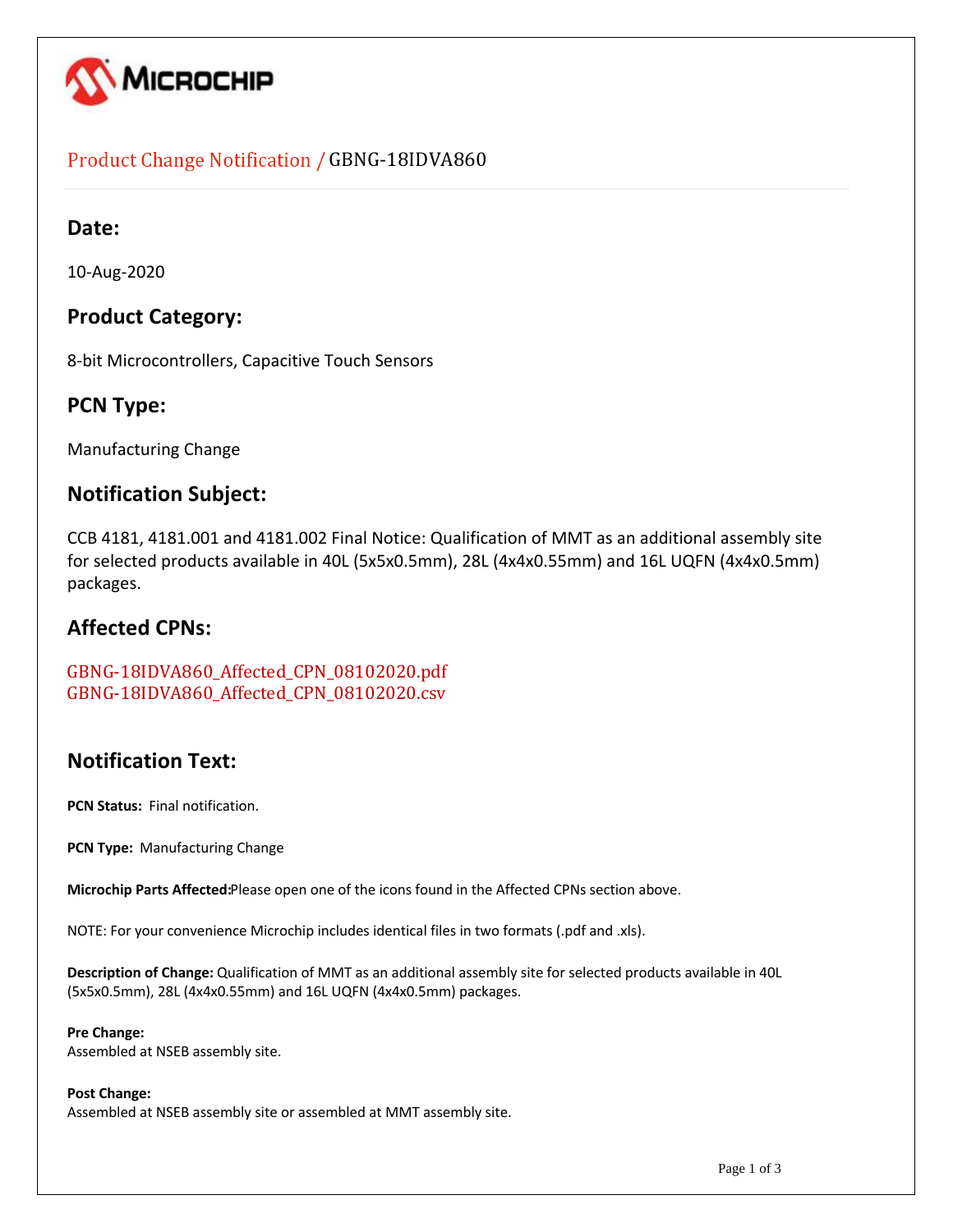#### **Pre and Post Change Summary:**

|                           | <b>Pre Change</b>            | <b>Post Change</b>           |                                                           |  |  |
|---------------------------|------------------------------|------------------------------|-----------------------------------------------------------|--|--|
| <b>Assembly Site</b>      | UTAC Thai Limited LTD (NSEB) | UTAC Thai Limited LTD (NSEB) | Microchip<br><b>Technology Thailand</b><br>(Branch) / MMT |  |  |
| Wire material             | Au                           | Au                           | Au                                                        |  |  |
| Die attach material       | 8600                         | 8600                         | 8600                                                      |  |  |
| Molding compound material | G700LTD                      | G700LTD                      | G700LTD                                                   |  |  |
| Lead frame material       | EFECT 64T                    | EFECT 64T                    | EFECT 64T                                                 |  |  |

#### **Impacts to Data Sheet:** None

#### **Change Impact:**None

**Reason for Change:**To improve on-time delivery performance by qualifying MMT as an additional assembly site.

**Change Implementation Status:**In Progress

#### **Estimated First Ship Date:**

August 17, 2020 (date code: 2034)

NOTE: Please be advised that after the estimated first ship date customers may receive pre and post change parts.

#### **Time Table Summary:**

|                                         | <b>March 2020</b> |    |    | --> | August 2020 |  |    |    |    |    |    |
|-----------------------------------------|-------------------|----|----|-----|-------------|--|----|----|----|----|----|
| Workweek                                | 10                | 11 | 12 | 13  | 14          |  | 31 | 32 | 33 | 34 | 35 |
| Initial PCN Issue Date                  |                   |    | X  |     |             |  |    |    |    |    |    |
| <b>Qual Report Availability</b>         |                   |    |    |     |             |  |    |    | X  |    |    |
| <b>Final PCN Issue Date</b>             |                   |    |    |     |             |  |    |    | X  |    |    |
| Estimated<br><b>Implementation Date</b> |                   |    |    |     |             |  |    |    |    | X  |    |

#### **Method to Identify Change:** Traceability code

**Qualification Report:**Please open the attachments included with this PCN labeled as PCN\_#\_Qual\_Report.

**Revision History:March 19, 2020:** Issued initial notification.

**August 10, 2020:** Issued final notification. Attached the Qualification Report. Revised the affected parts list. Provided estimated first ship date to be on August 17, 2020.

The change described in this PCN does not alter Microchip's current regulatory compliance regarding the material content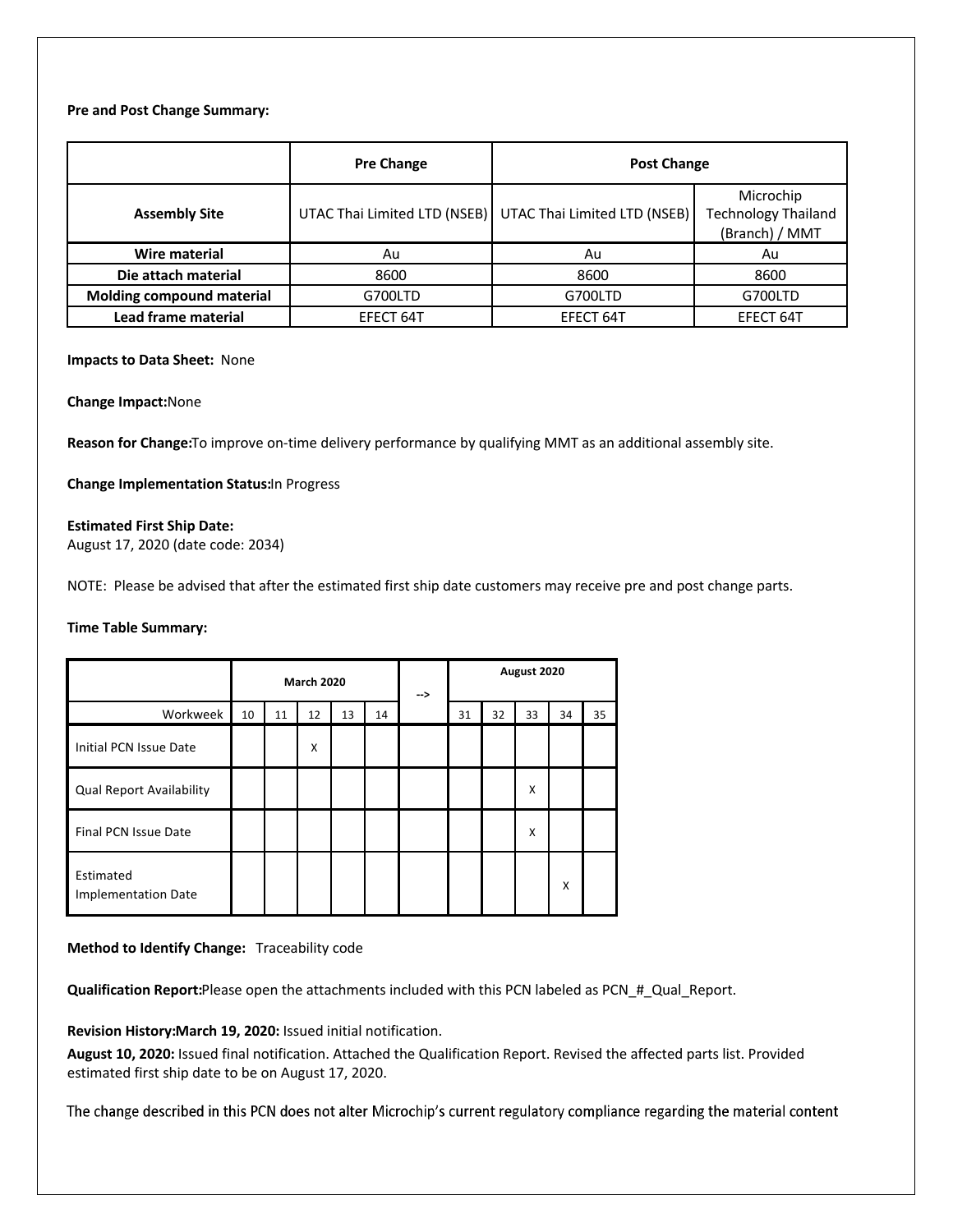of the applicable products.

## **Attachments:**

## PCN\_GBNG-18IDVA860\_Qual\_Report.pdf

Please contact your local Microchip sales office with questions or concerns regarding this notification.

### **Terms and Conditions:**

If you wish to receive Microchip PCNs via email please register for our PCN email service at our PCN home page select register then fill in the required fields. You will find instructions about registering for Microchips PCN email service in the PCN FAQ section.

If you wish to change your PCN profile, including opt out, please go to the PCN home page select login and sign into your myMicrochip account. Select a profile option from the left navigation bar and make the applicable selections.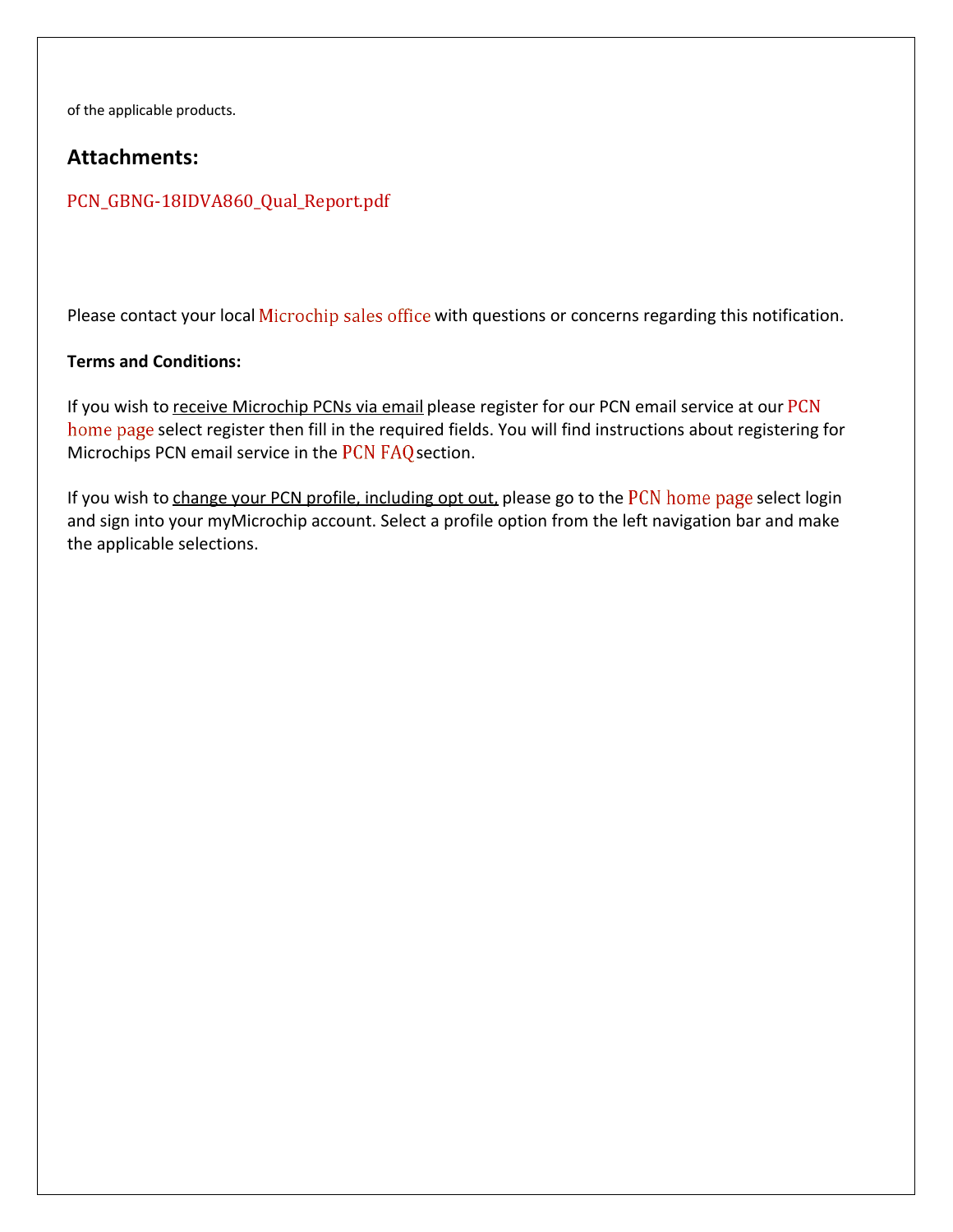

## **QUALIFICATION REPORT SUMMARY** RELIABILITY LABORATORY

## **PCN#: GBNG-18IDVA860**

**Date July 29, 2020**

**Qualification of MMT as an additional assembly site for selected products available in 40L (5x5x0.5mm) UQFN package. The selected products available 28L (4x4x0.55mm) and 16L UQFN (4x4x0.5mm) packages will qualify by similarity (QBS).**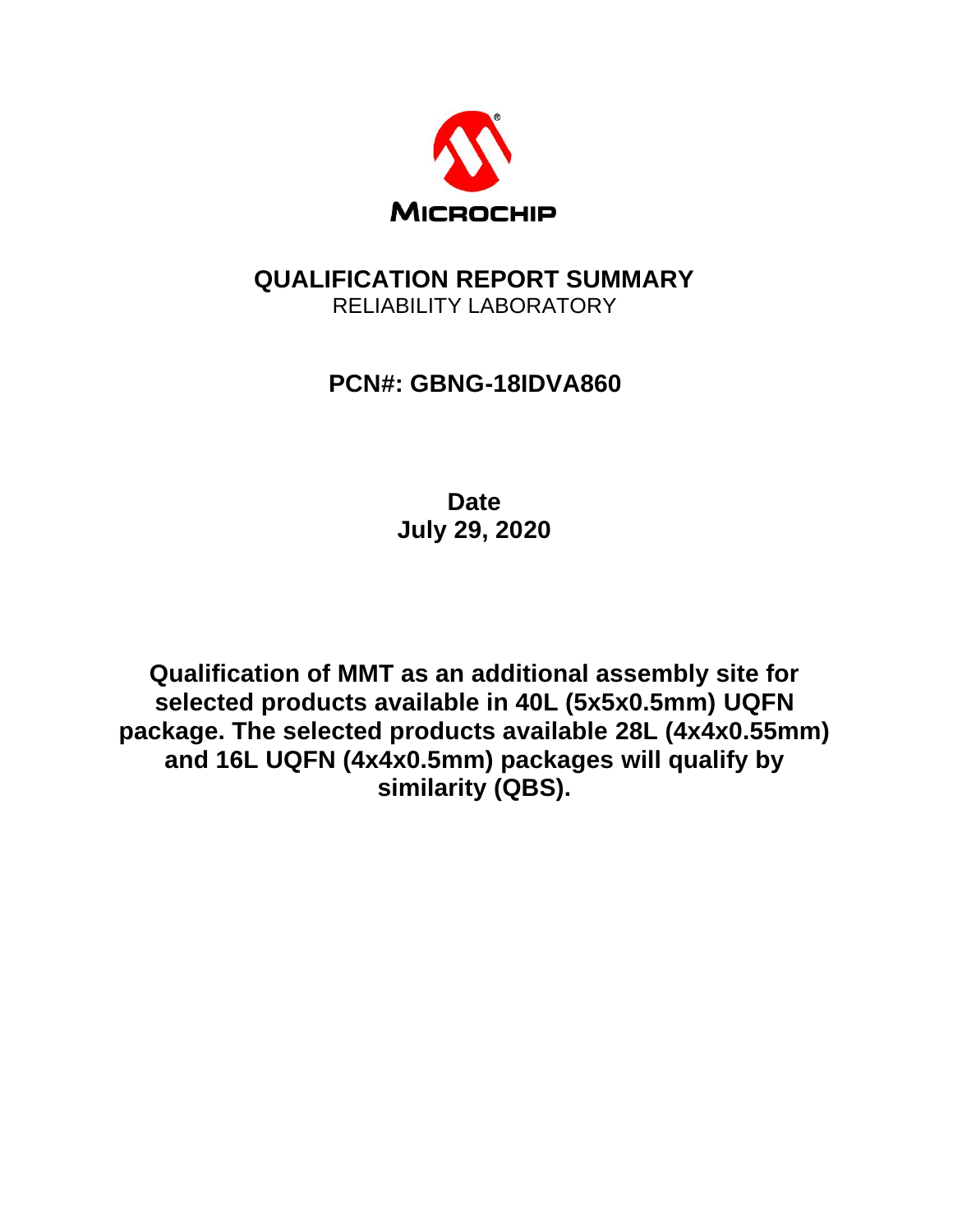

| <b>Purpose</b>             | Qualification of MMT as an additional assembly site for selected products<br>available in 40L (5x5x0.5mm) UQFN package. The selected products<br>available 28L (4x4x0.55mm) and 16L UQFN (4x4x0.5mm) packages will<br>qualify by similarity (QBS). |
|----------------------------|----------------------------------------------------------------------------------------------------------------------------------------------------------------------------------------------------------------------------------------------------|
| <b>CN</b>                  | ES338705                                                                                                                                                                                                                                           |
| <b>QUAL ID</b>             | R2000374 Rev. A                                                                                                                                                                                                                                    |
| <b>MP CODE</b>             | LEDC14S5XAXX                                                                                                                                                                                                                                       |
| Part No.                   | PIC16F1777-E/MV                                                                                                                                                                                                                                    |
| <b>Bonding No.</b>         | BDM-002381 Rev. A                                                                                                                                                                                                                                  |
| CCB No.                    | 4181, 4181.001 and 4181.002                                                                                                                                                                                                                        |
| Package                    |                                                                                                                                                                                                                                                    |
| <b>Type</b>                | 40L UQFN                                                                                                                                                                                                                                           |
| Package size               | 5x5x0.5 mm                                                                                                                                                                                                                                         |
| Die thickness              | 5 mils                                                                                                                                                                                                                                             |
| Die size                   | 133.1 x 138.7 mils                                                                                                                                                                                                                                 |
| <b>Lead Frame</b>          |                                                                                                                                                                                                                                                    |
| Paddle size                | 154 x 154 mils                                                                                                                                                                                                                                     |
| <b>Material</b>            | EFECT 64T                                                                                                                                                                                                                                          |
| <b>Surface</b>             | Bare Cu with BOT                                                                                                                                                                                                                                   |
| <b>Process</b>             | Etched                                                                                                                                                                                                                                             |
| <b>Lead Lock</b>           | No                                                                                                                                                                                                                                                 |
| <b>Part Number</b>         | 10104014                                                                                                                                                                                                                                           |
| <b>Material</b>            |                                                                                                                                                                                                                                                    |
| <b>Epoxy</b>               | 8600                                                                                                                                                                                                                                               |
| <b>Wire</b>                | Au wire                                                                                                                                                                                                                                            |
| <b>Mold Compound</b>       | G700LTD                                                                                                                                                                                                                                            |
| <b>Plating Composition</b> | Matte Tin                                                                                                                                                                                                                                          |
|                            |                                                                                                                                                                                                                                                    |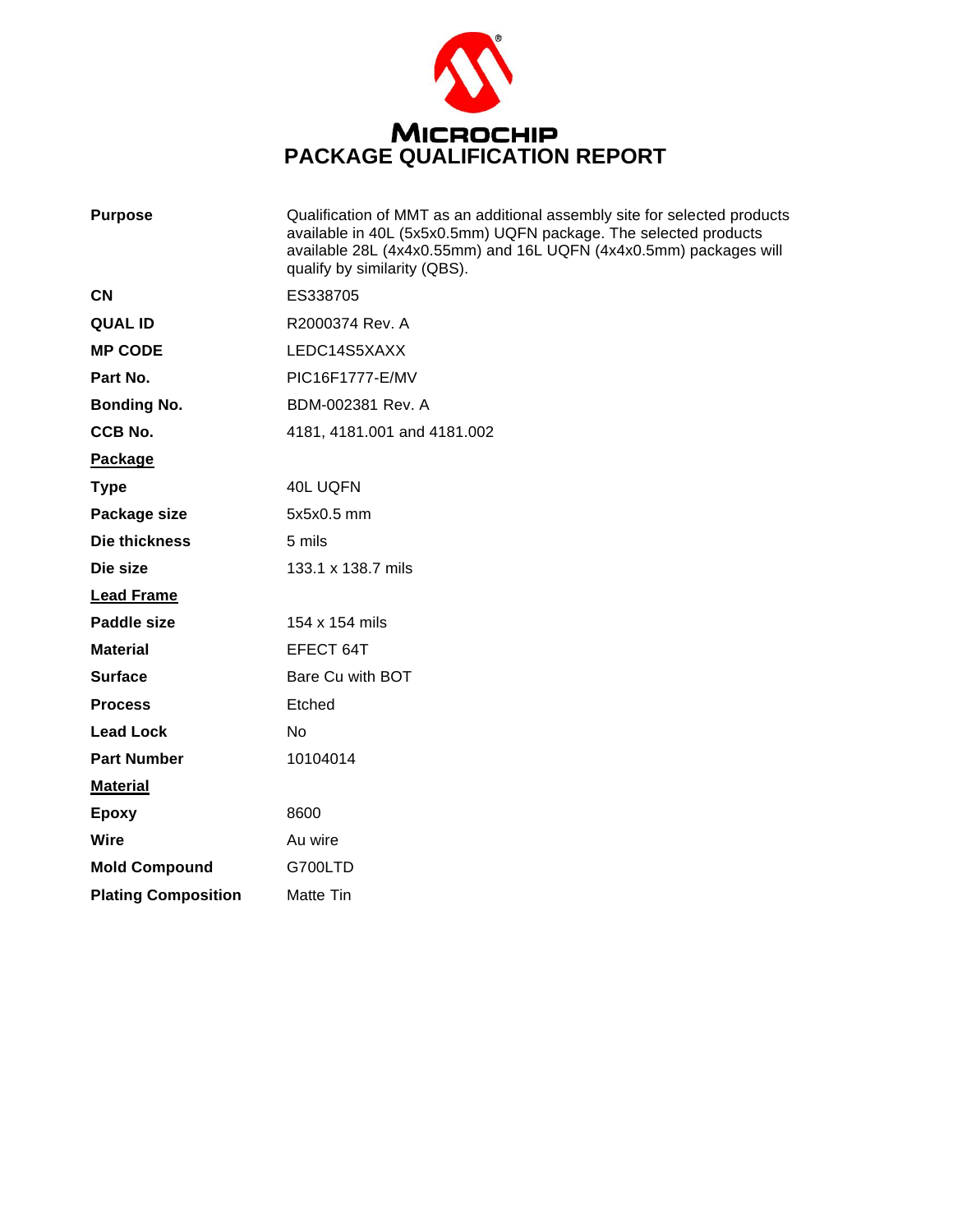

| <b>Assembly Lot No.</b> | <b>Wafer Lot No.</b>      | <b>Date Code</b> |
|-------------------------|---------------------------|------------------|
| MMT-211001472.000       | GRSM420460658.310 2023GCK |                  |
| MMT-211100706.000       | GRSM420460658.320 2024GCP |                  |
| MMT-211100707.000       | GRSM420460658.300 2024GCQ |                  |

**Result**  $\boxed{X}$  **Pass**  $\boxed{P}$  **Fail** 

40L UQFN (5x5x0.5 mm) assembled by MMT pass reliability test per QCI-39000.This package was qualified the Moisture/Reflow Sensitivity Classification Level 1 at 260°C reflow temperature per IPC/JEDEC J-STD-020E standard.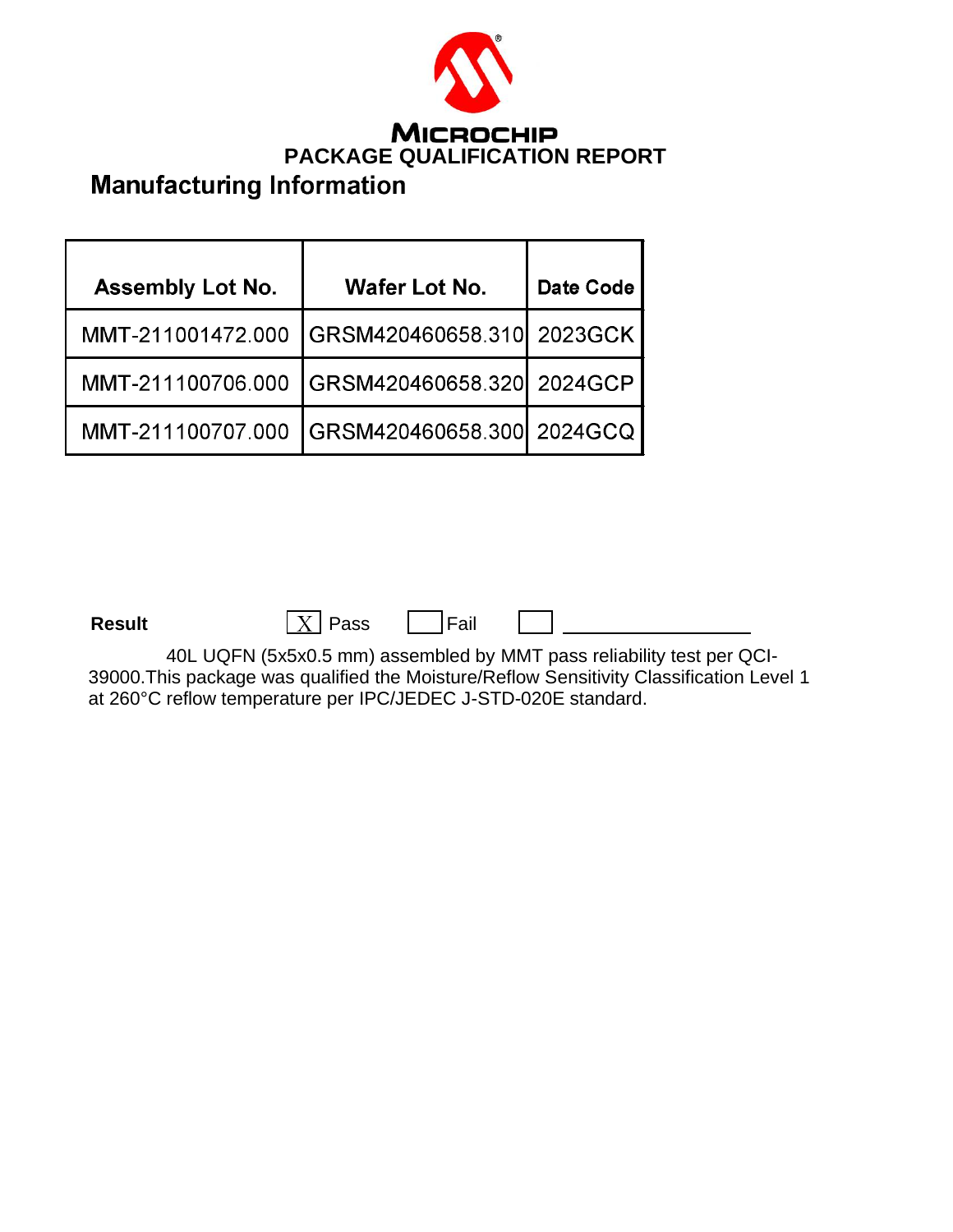| <b>PACKAGE QUALIFICATION REPORT</b>                     |                                                                                                              |                            |                |        |               |                                                   |  |
|---------------------------------------------------------|--------------------------------------------------------------------------------------------------------------|----------------------------|----------------|--------|---------------|---------------------------------------------------|--|
| <b>Test Number</b><br>(Reference)                       | <b>Test Condition</b>                                                                                        | Standard/<br><b>Method</b> | Qty.<br>(Acc.) | Def/SS | <b>Result</b> | <b>Remarks</b>                                    |  |
| <b>Precondition Prior</b><br><b>Perform Reliability</b> | Electrical Test: +25°C, 85°C and 125°C<br>System: J750                                                       | JESD22-<br>A113            | 693(0)         | 693    |               | <b>Good Devices</b>                               |  |
| <b>Tests</b><br>(At MSL Level 1)                        | Bake 150°C, 24 hrs<br><b>System: CHINEE</b>                                                                  | JIP/<br><b>IPC/JEDE</b>    |                | 693    |               |                                                   |  |
|                                                         | 85°C/85%RH Moisture Soak 168 hrs.<br>System: TABAI ESPEC Model PR-3SPH                                       | C J-STD-<br>020E           |                | 693    |               |                                                   |  |
|                                                         | 3x Convection-Reflow 265°C max                                                                               |                            |                | 693    |               |                                                   |  |
|                                                         | System: Vitronics Soltec MR1243                                                                              |                            |                |        |               |                                                   |  |
|                                                         | Electrical Test: +25°C, 85°C and 125°C<br>System: J750                                                       |                            |                | 0/693  | Pass          |                                                   |  |
| <b>Temp Cycle</b>                                       | <b>Stress Condition:</b><br>-65 $^{\circ}$ C to +150 $^{\circ}$ C, 500 Cycles<br>System: TABAI ESPEC TSA-70H | JESD22-<br>A104            |                | 231    |               | Parts had<br>been pre-<br>conditioned at<br>260°C |  |
|                                                         | Electrical Test: +85°C and 125°C<br>System: J750                                                             |                            | 231(0)         | 0/231  | Pass          | 77 units / lot                                    |  |
|                                                         | <b>Bond Strength:</b><br>Wire Pull $(> 2.5$ grams)                                                           |                            | 15(0)          | 0/15   | Pass          |                                                   |  |
|                                                         | Bond Shear (>15.00 grams)                                                                                    |                            | 15(0)          | 0/15   | Pass          |                                                   |  |
| <b>UNBIASED-</b><br><b>HAST</b>                         | <b>Stress Condition:</b><br>+130°C/85%RH, 96 hrs.<br>System: HAST 6000X                                      | JESD22-<br>A118            |                | 231    |               | Parts had<br>been pre-<br>conditioned at<br>260°C |  |
|                                                         | Electrical Test: +25°C<br>System: J750                                                                       |                            | 231(0)         | 0/231  | Pass          | 77 units / lot                                    |  |
| <b>HAST</b>                                             | <b>Stress Condition:</b><br>+130°C/85%RH, 96 hrs. Bias Volt: 5.5<br>Volts<br>System: HAST 6000X              | JESD22-<br>A110            |                | 231    |               | Parts had<br>been pre-<br>conditioned at<br>260°C |  |
|                                                         | Electrical Test: +25°C, 85°C and 125°C<br>System: J750                                                       |                            | 231(0)         | 0/231  | Pass          | 77 units / lot                                    |  |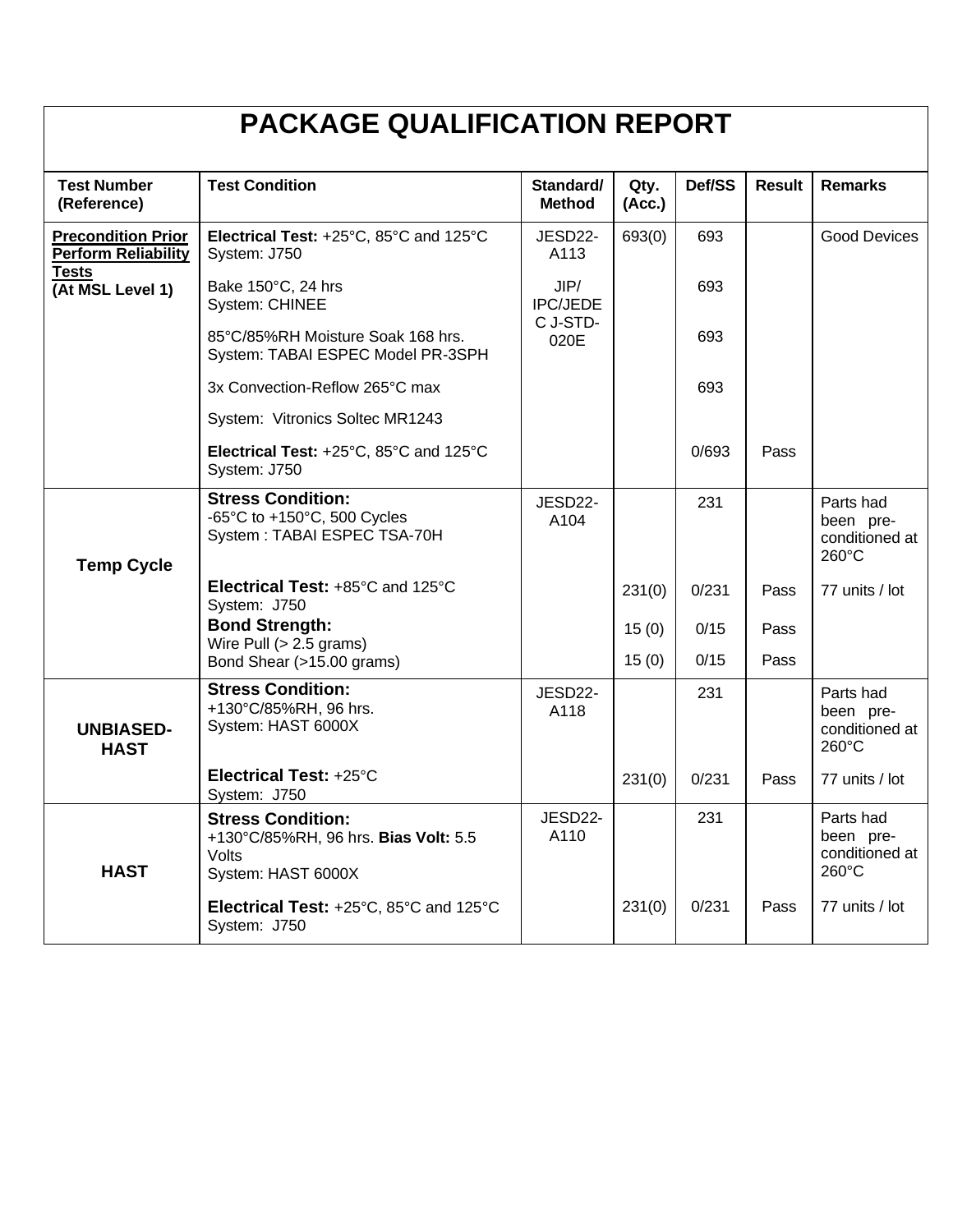# **PACKAGE QUALIFICATION REPORT**

| <b>Test Number</b><br>(Reference)                 | <b>Test Condition</b>                                                                       | Standard/<br><b>Method</b> | Qty.<br>(Acc.) | Def/SS | <b>Result</b> | <b>Remarks</b> |
|---------------------------------------------------|---------------------------------------------------------------------------------------------|----------------------------|----------------|--------|---------------|----------------|
| High<br><b>Temperature</b><br><b>Storage Life</b> | <b>Stress Condition:</b><br>Bake 175°C, 500 hrs<br>System: SHEL LAB                         | JESD22-<br>A103            |                | 45     |               | 45 units       |
|                                                   | Electrical Test: +25°C, 85°C and 125°C<br>System: J750                                      |                            | 45(0)          | 0/45   | Pass          |                |
| Solderability                                     | Steam Aging: Temp 93°C,8Hrs<br>System: SAS-3000                                             | J-STD-002                  | 22(0)          | 22     |               |                |
| Temp 215 $\degree$ C                              | Solder Dipping: Solder Temp.215°C<br>Solder material: SnPb Sn63, Pb37                       |                            |                | 22     |               |                |
|                                                   | System: ERSA RA 2200D<br>Visual Inspection: External Visual Inspection                      |                            |                | 0/22   | Pass          |                |
| <b>Solderability</b>                              | Steam Aging: Temp 93°C, 8Hrs<br>System: SAS-3000                                            | J-STD-002                  | 22(0)          | 22     |               |                |
| Temp 245°C                                        | Solder Dipping: Solder Temp.245°C<br>Solder material: Pb Free Sn 95.5Ag3.9                  |                            |                | 22     |               |                |
|                                                   | Cu <sub>0.6</sub><br>System: ERSA RA 2200D<br>Visual Inspection: External Visual Inspection |                            |                | 0/22   | Pass          |                |
| <b>Physical</b>                                   | Physical Dimension,                                                                         | JESD22-                    | 30(0)          | 0/30   | Pass          |                |
| <b>Dimensions</b>                                 | 10 units from 1 lot                                                                         | B100/B10<br>8              | <b>Units</b>   |        |               |                |
| <b>Bond Strength</b>                              | Wire Pull $(> 2.50$ grams)                                                                  | M2011                      | 30(0)<br>Wires | 0/30   | Pass          |                |
| <b>Data Assembly</b>                              | Bond Shear (>12.60 grams)                                                                   | JESD22-<br>B116            | 30(0)<br>bonds | 0/30   | Pass          |                |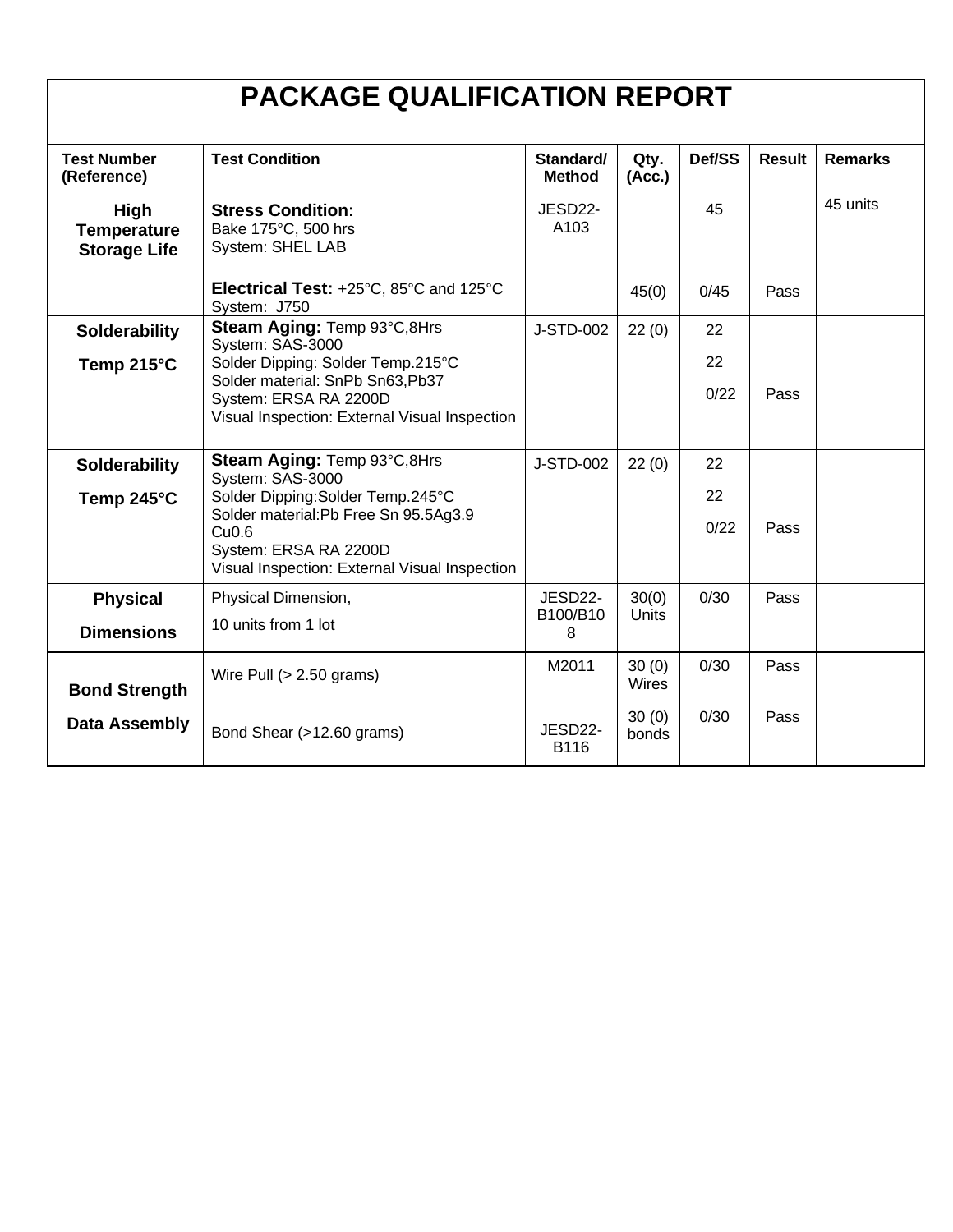Affected Catalog Part Numbers(CPN)

PIC16LF1904-I/MV PIC16LF1907-I/MV PIC16LF1904T-I/MV022 PIC16LF1904T-I/MV PIC16LF1907T-I/MV PIC16LF1567-E/MV PIC16LF1567-I/MV PIC16LF1567T-I/MV PIC18F46K20-E/MV PIC18F46K20-I/MV PIC16F727-I/MV PIC16F1937-E/MV PIC16F1937-I/MV PIC16F1937T-I/MV PIC16F1934-I/MV PIC16F1934T-I/MV PIC16LF1937-I/MV PIC16LF1937T-I/MV PIC16LF1934-I/MV PIC18F45K20-I/MV PIC18F45K20T-I/MV PIC16F1939-E/MV PIC16F1939-I/MV PIC16F1939T-I/MV PIC16F1939T-E/MV PIC16LF1939-E/MV PIC16LF1939-I/MV PIC16LF1939T-I/MV PIC18F45K22-E/MV PIC18F45K22-I/MV PIC18F45K22T-I/MV PIC18LF45K22-E/MV PIC18LF45K22-I/MV PIC18LF45K22T-I/MV PIC18F44K22-I/MV PIC18F44K22T-I/MV PIC18LF44K22-E/MV PIC18LF44K22-I/MV PIC18F43K22-I/MV PIC18F43K22T-I/MV PIC18LF43K22-I/MV PIC18F46K22-E/MV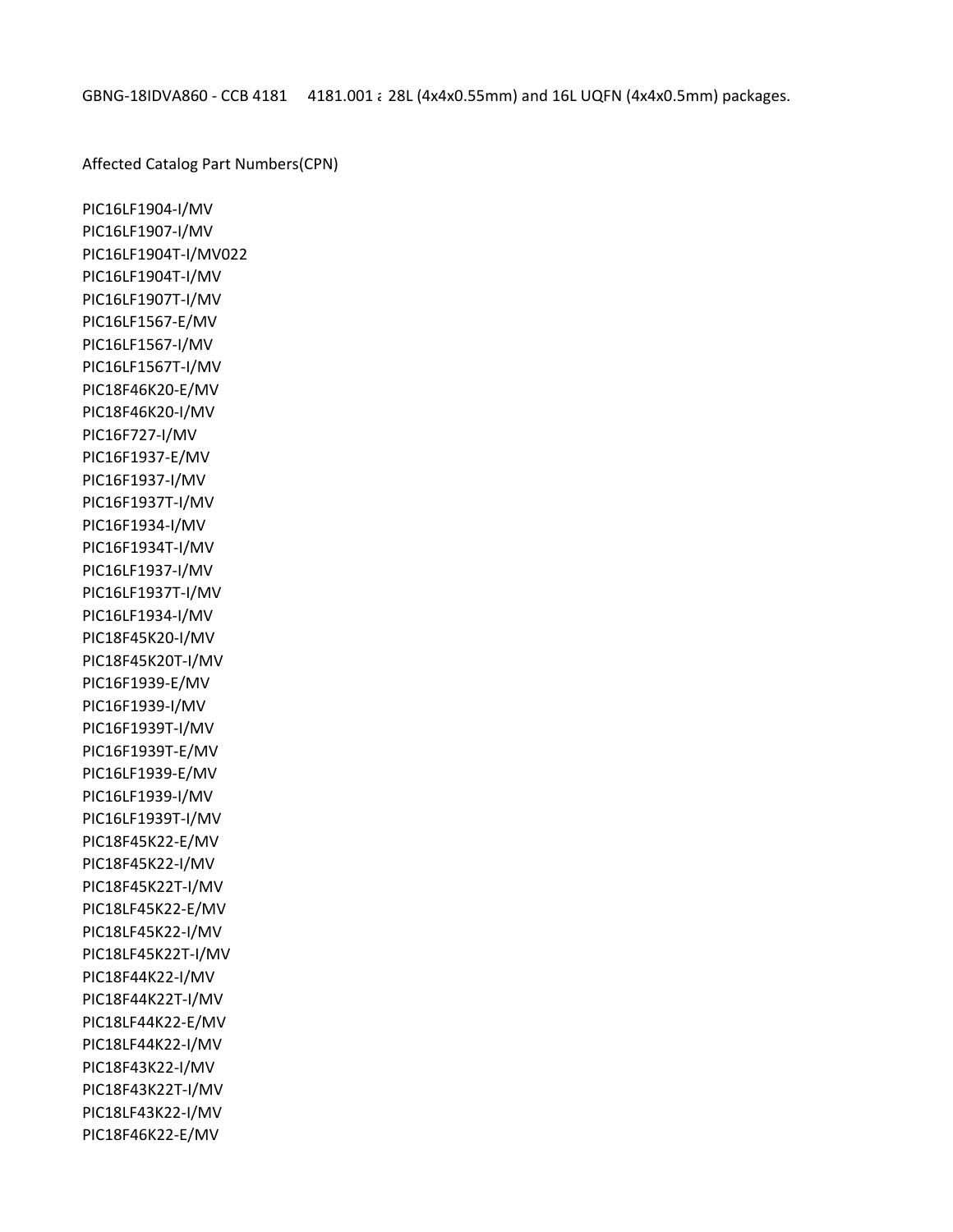PIC18F46K22-I/MV PIC18F46K22T-I/MV PIC18F46K22T-E/MV028 PIC18F46K22T-E/MV029 PIC18F46K22T-E/MV030 PIC18F46K22T-E/MV032 PIC18F46K22T-E/MV PIC18LF46K22-E/MV PIC18LF46K22-I/MV PIC18LF46K22T-I/MV022 PIC18LF46K22T-I/MV HA7621T-I/MV PIC16F1784-E/MV PIC16F1787-E/MV PIC16F1784-I/MV PIC16F1787-I/MV PIC16F1784T-I/MV PIC16F1784T-E/MV PIC16LF1784-E/MV PIC16LF1787-I/MV PIC16LF1787T-I/MV PIC16F1517-E/MV PIC16F1519-E/MV PIC16F1517-I/MV PIC16F1519-I/MV PIC16F1517T-I/MV PIC16F1519T-I/MV PIC16LF1517-E/MV PIC16LF1517-I/MV PIC16LF1519-I/MV PIC16LF1517T-I/MV PIC16LF1519T-I/MV PIC18F45K50-E/MV PIC18F45K50-I/MV PIC18F45K50T-I/MV PIC18LF45K50-E/MV PIC18LF45K50-I/MV PIC18LF45K50T-I/MV PIC16F1789-E/MV PIC16F1789-I/MV PIC16F1789T-E/MV PIC16LF1789-E/MV PIC16LF1789-I/MV PIC16LF1789T-I/MV PIC16F1719-E/MV PIC16F1717-E/MV PIC16F1719-I/MV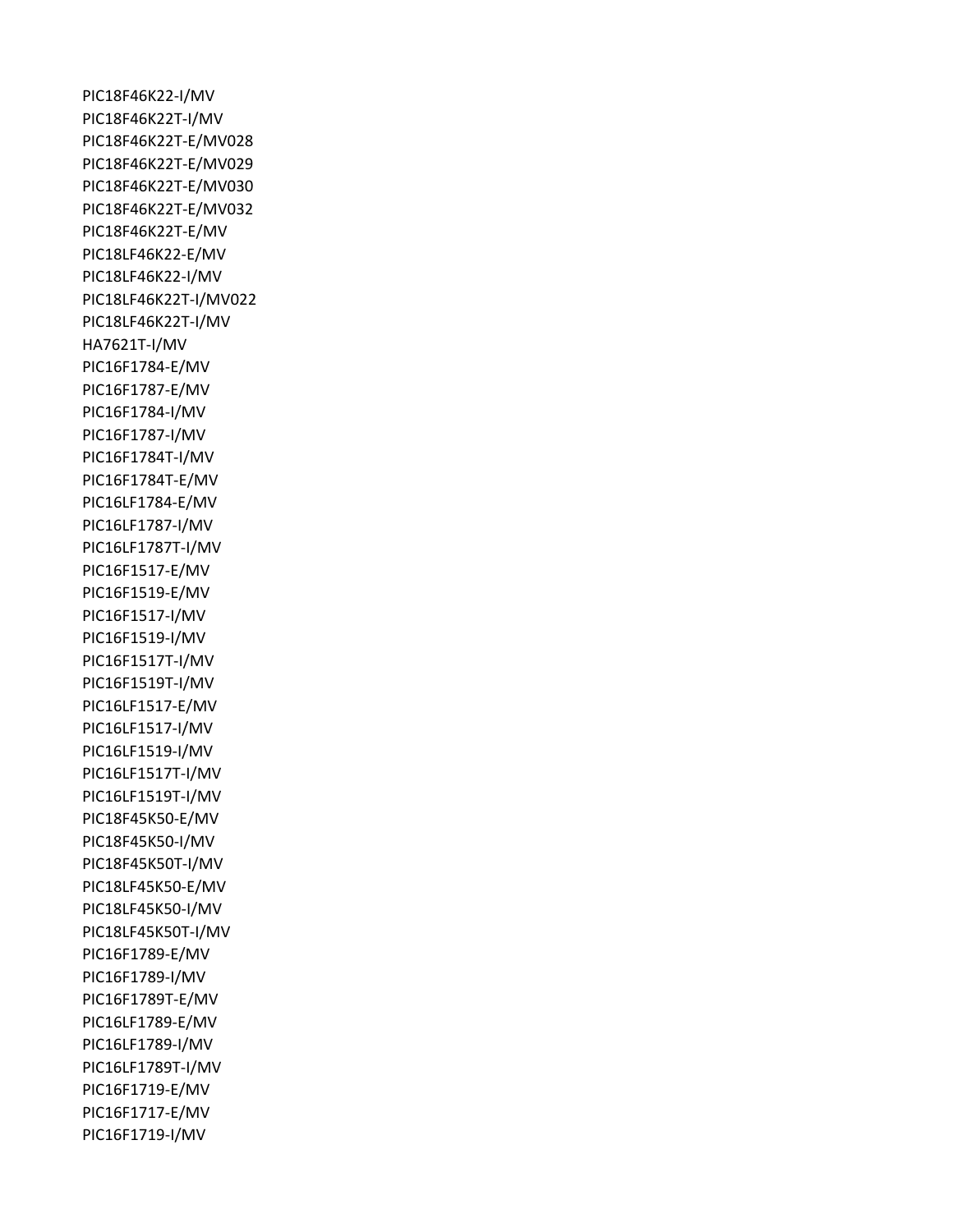PIC16F1717-I/MV PIC16F1719T-I/MV PIC16F1717T-I/MV PIC16LF1719-E/MV PIC16LF1717-E/MV PIC16LF1719-I/MV PIC16LF1717-I/MV PIC16LF1719T-I/MV PIC16LF1717T-I/MV PIC16LF1777-E/MV PIC16F1777-E/MV PIC16LF1779-E/MV PIC16F1779-E/MV PIC16LF1777-I/MV PIC16F1777-I/MV PIC16LF1779-I/MV PIC16F1779-I/MV PIC16LF1777T-I/MV PIC16F1777T-I/MV PIC16LF1779T-I/MV PIC16F1779T-I/MV PIC16LF1779T-E/MV PIC16F1779T-E/MV PIC16F18875-E/MV PIC16LF18875-E/MV PIC16F18875-I/MV PIC16LF18875-I/MV PIC16F18875T-I/MV PIC16LF18875T-I/MV PIC16F18875T-E/MV PIC16F18876-E/MV PIC16LF18876-E/MV PIC16F18876-I/MV PIC16LF18876-I/MV PIC16F18876T-I/MVC02 PIC16F18876T-I/MV PIC16LF18876T-I/MV PIC16F18877-E/MV PIC16LF18877-E/MV PIC16LF18877-I/MVC04 PIC16F18877-I/MV PIC16LF18877-I/MV PIC16LF18877T-I/MVC04 PIC16F18877T-I/MV PIC16LF18877T-I/MV PIC16F18877T-E/MV PIC18F47K40-E/MV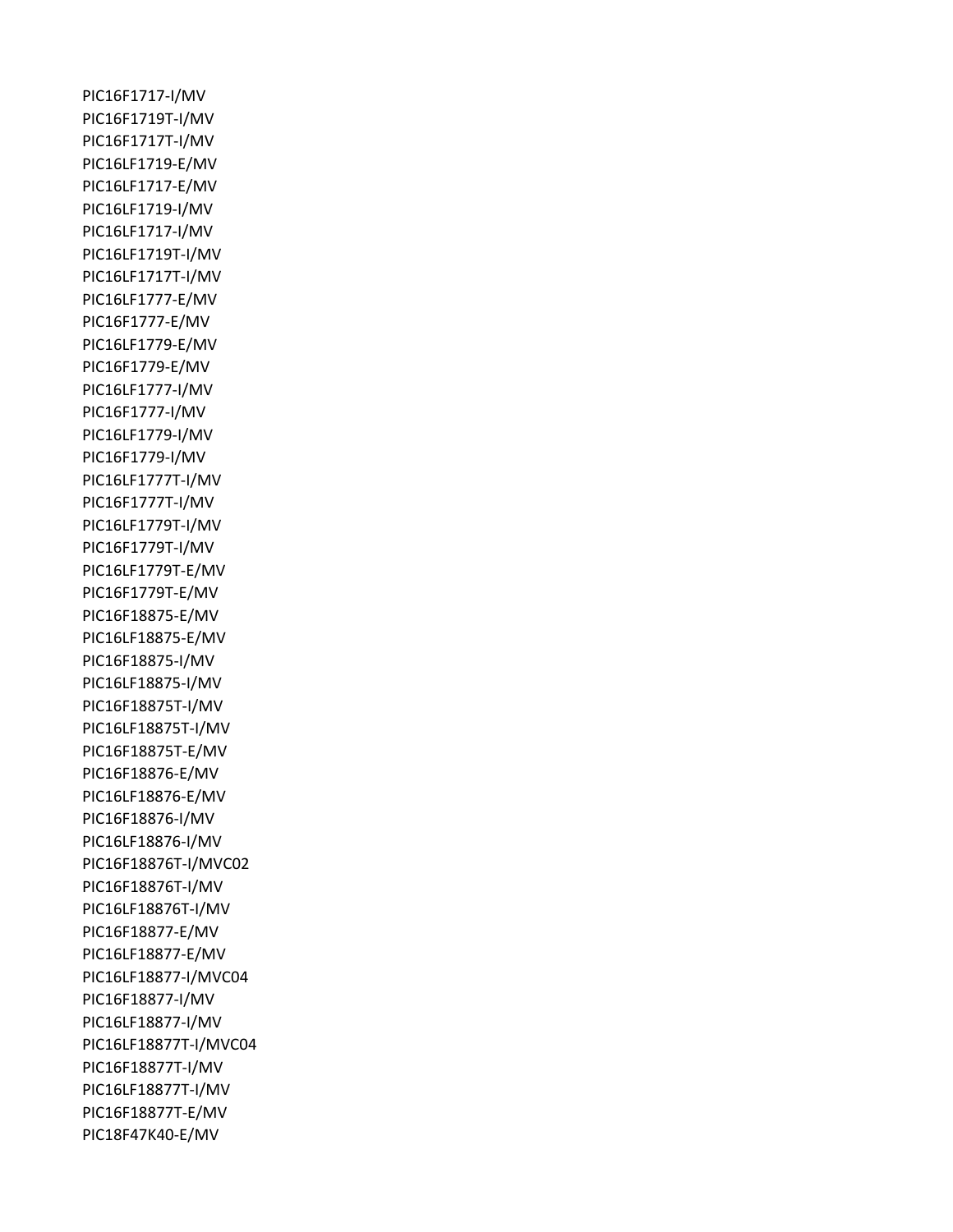PIC18LF47K40-E/MV PIC18F47K40-I/MV PIC18LF47K40-I/MV PIC18F47K40T-I/MV PIC18LF47K40T-I/MV PIC18F45K40-E/MV PIC18F46K40-E/MV PIC18LF45K40-E/MV PIC18LF46K40-E/MV PIC18LF46K40-I/MVC02 PIC18F45K40-I/MV PIC18F46K40-I/MV PIC18LF45K40-I/MV PIC18LF46K40-I/MV PIC18LF46K40T-I/MVC02 PIC18F45K40T-I/MV PIC18F46K40T-I/MV PIC18LF45K40T-I/MV PIC18LF46K40T-I/MV PIC18F45K40T-E/MV PIC18LF46K40T-E/MV PIC16F15375-E/MV PIC16F15376-E/MV PIC16LF15375-E/MV PIC16LF15376-E/MV PIC16F15375-I/MV PIC16F15376-I/MV PIC16LF15375-I/MV PIC16LF15376-I/MV PIC16F15375T-I/MV PIC16F15376T-I/MV PIC16LF15375T-I/MV PIC16LF15376T-I/MV PIC16F19175-E/MV PIC16F19176-E/MV PIC16LF19175-E/MV PIC16LF19176-E/MV PIC16F19175-I/MV PIC16F19176-I/MV PIC16LF19175-I/MV PIC16LF19176-I/MV PIC16F19175T-I/MV PIC16F19176T-I/MV PIC16LF19175T-I/MV PIC16LF19176T-I/MV PIC18LF45K42-E/MV PIC18F45K42-E/MV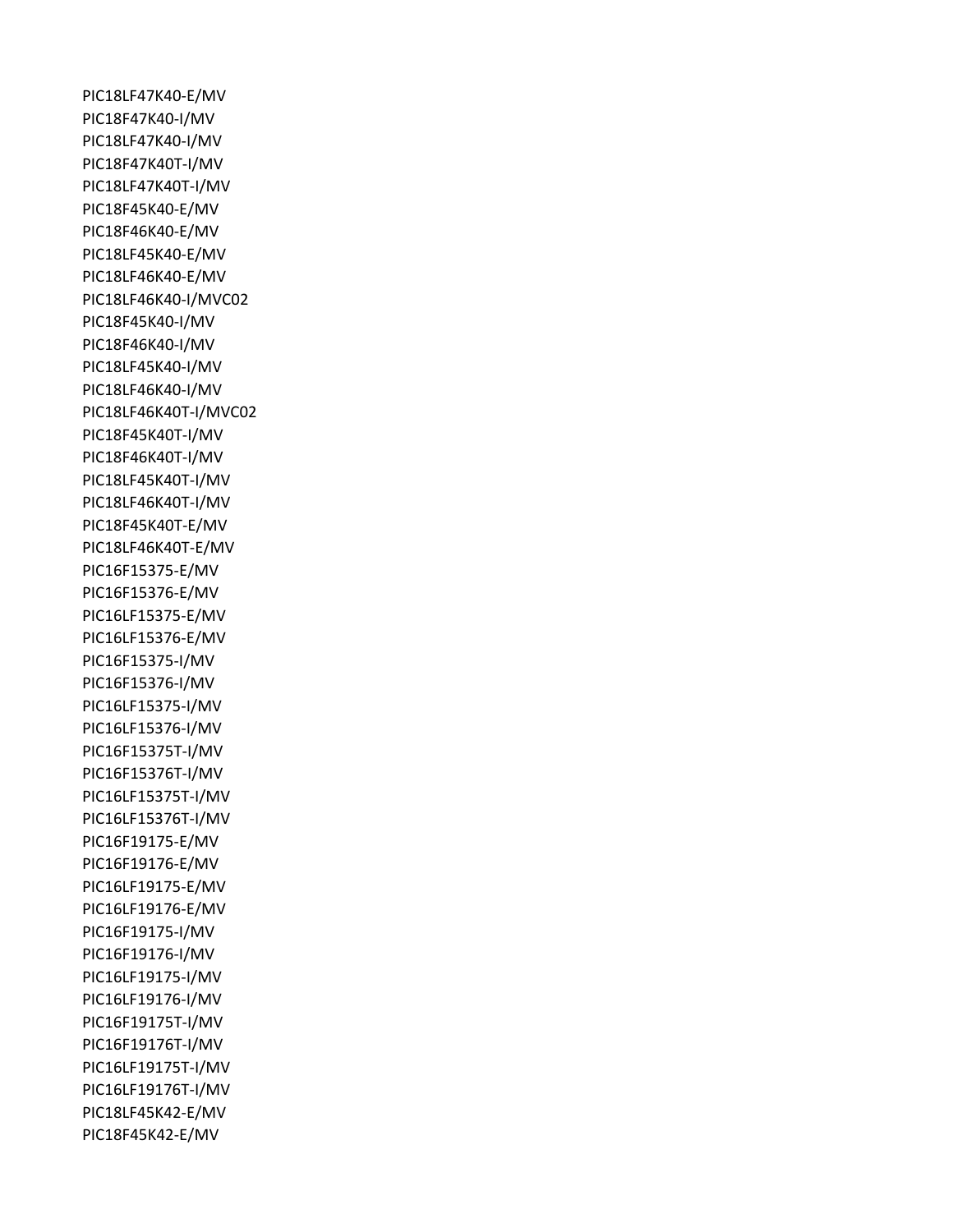PIC18LF46K42-E/MV PIC18F46K42-E/MV PIC18LF45K42-I/MV PIC18F45K42-I/MV PIC18LF46K42-I/MV PIC18F46K42-I/MV PIC18LF45K42T-I/MV PIC18F45K42T-I/MV PIC18LF46K42T-I/MV PIC18F46K42T-I/MV PIC18F47K42-E/MV PIC18LF47K42-E/MV PIC18F47K42-I/MV PIC18LF47K42-I/MV PIC18F47K42T-I/MV PIC18LF47K42T-I/MV PIC16F1823-E/JQ PIC16F1823-I/JQ PIC16F1823T-E/JQ PIC16LF1823-E/JQ PIC16LF1823-I/JQ PIC16LF1823T-I/JQC06 PIC16F1824-E/JQ PIC16F1824-I/JQ PIC16F1824T-E/JQ PIC16LF1824-E/JQ PIC16LF1824-I/JQ PIC16F1825-E/JQ PIC16F1825-I/JQ PIC16F1825T-I/JQ PIC16F1825T-E/JQ PIC16LF1825-E/JQ PIC16LF1825-I/JQ PIC16F1454-E/JQ PIC16F1455-E/JQ PIC16F1454-I/JQ PIC16F1455-I/JQ PIC16F1454T-I/JQ PIC16F1455T-I/JQ PIC16F1454T-E/JQ PIC16F1455T-E/JQ PIC16LF1454-I/JQ PIC16LF1455-I/JQ PIC16LF1454T-I/JQ PIC16LF1455T-I/JQ PIC16F1704-I/JQ PIC16LF1704-I/JQ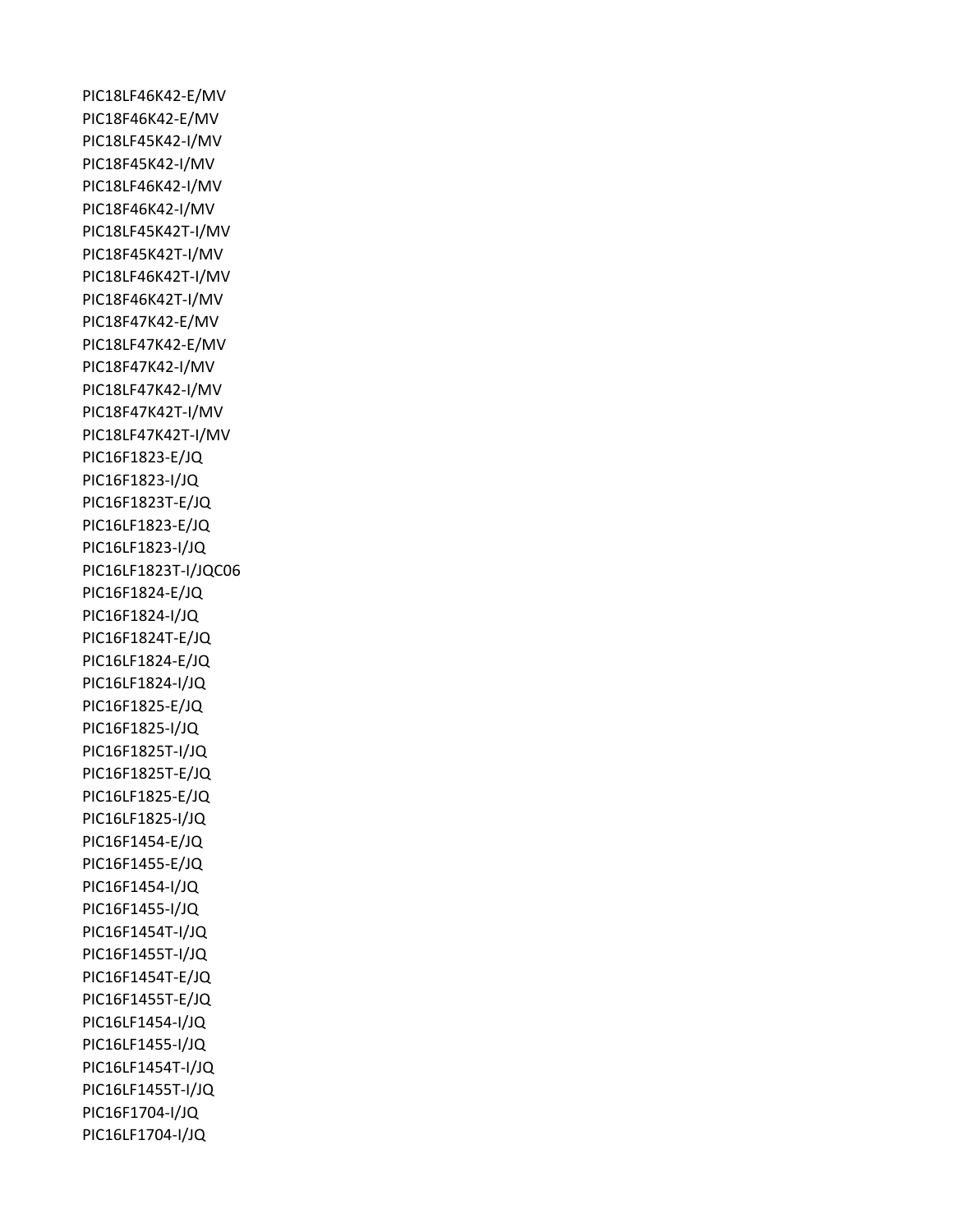PIC16LF1574-E/JQ PIC16F1574-E/JQ PIC16LF1575-E/JQ PIC16F1575-E/JQ PIC16LF1574-I/JQ PIC16F1574-I/JQ PIC16LF1575-I/JQ PIC16F1575-I/JQ PIC16F1575T-I/JQ024 PIC16LF1574T-I/JQ PIC16F1574T-I/JQ PIC16LF1575T-I/JQ PIC16F1575T-I/JQ PIC16F1575T-E/JQ025 PIC16F1574T-E/JQ PIC16F1575T-E/JQ PIC16F18324-E/JQ PIC16LF18324-E/JQ PIC16F18324-I/JQ PIC16LF18324-I/JQ PIC16F18324T-I/JQ PIC16LF18324T-I/JQ PIC16F18324T-E/JQ PIC16F18325-E/JQ PIC16LF18325-E/JQ PIC16F18325-I/JQ PIC16LF18325-I/JQ PIC16F18325T-I/JQ PIC16LF18325T-I/JQ PIC16LF18323-E/JQ PIC16F18323-E/JQ PIC16LF18323-I/JQ PIC16F18323-I/JQ PIC16LF18323T-I/JQ PIC16F18323T-I/JQ PIC16F18323T-E/JQ PIC16F18424-E/JQ PIC16F18425-E/JQ PIC16LF18424-E/JQ PIC16LF18425-E/JQ PIC16F18424-I/JQ PIC16F18425-I/JQ PIC16LF18424-I/JQ PIC16LF18425-I/JQ PIC16F18424T-I/JQ PIC16F18425T-I/JQ PIC16LF18424T-I/JQ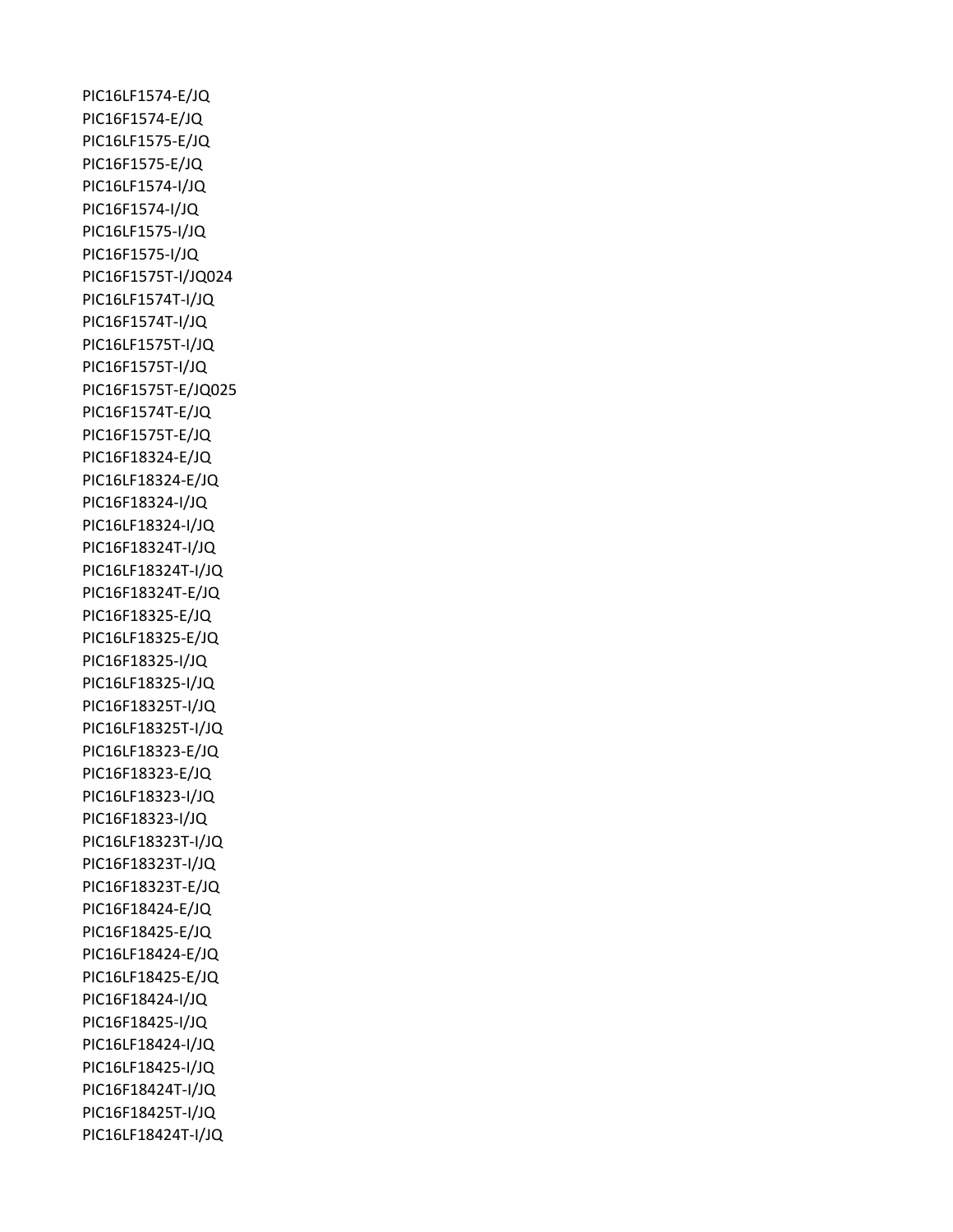PIC16LF18425T-I/JQ PIC16F18426-E/JQ PIC16LF18426-E/JQ PIC16F18426-I/JQ PIC16LF18426-I/JQ PIC16F18426T-I/JQ PIC16LF18426T-I/JQ PIC16F18326-E/JQ PIC16LF18326-E/JQ PIC16F18326-I/JQ PIC16LF18326-I/JQ PIC16F18326T-I/JQ PIC16LF18326T-I/JQ PIC16F15325-E/JQ PIC16LF15325-E/JQ PIC16F15325-I/JQ PIC16LF15325-I/JQ PIC16F15325T-I/JQ PIC16LF15325T-I/JQ PIC16F15325T-E/JQ PIC16F15324-E/JQ PIC16LF15324-E/JQ PIC16F15324-I/JQ PIC16LF15324-I/JQ PIC16F15324T-I/JQ PIC16LF15324T-I/JQ PIC16F15323-E/JQ PIC16LF15323-E/JQ PIC16F15323-I/JQ PIC16LF15323-I/JQ PIC16F15323T-I/JQ PIC16LF15323T-I/JQ PIC16F15323T-E/JQ PIC16LF15323T-E/JQ PIC16LF1902-E/MV PIC16LF1903-E/MV PIC16LF1902-I/MV PIC16LF1903-I/MV PIC16LF1902T-I/MV020 PIC16LF1902T-I/MV021 PIC16LF1902T-I/MV PIC16LF1903T-I/MV PIC16LF1903T-E/MV PIC16LF1906-I/MV PIC16LF1906T-I/MV PIC16LF1566-E/MV PIC16LF1566-I/MV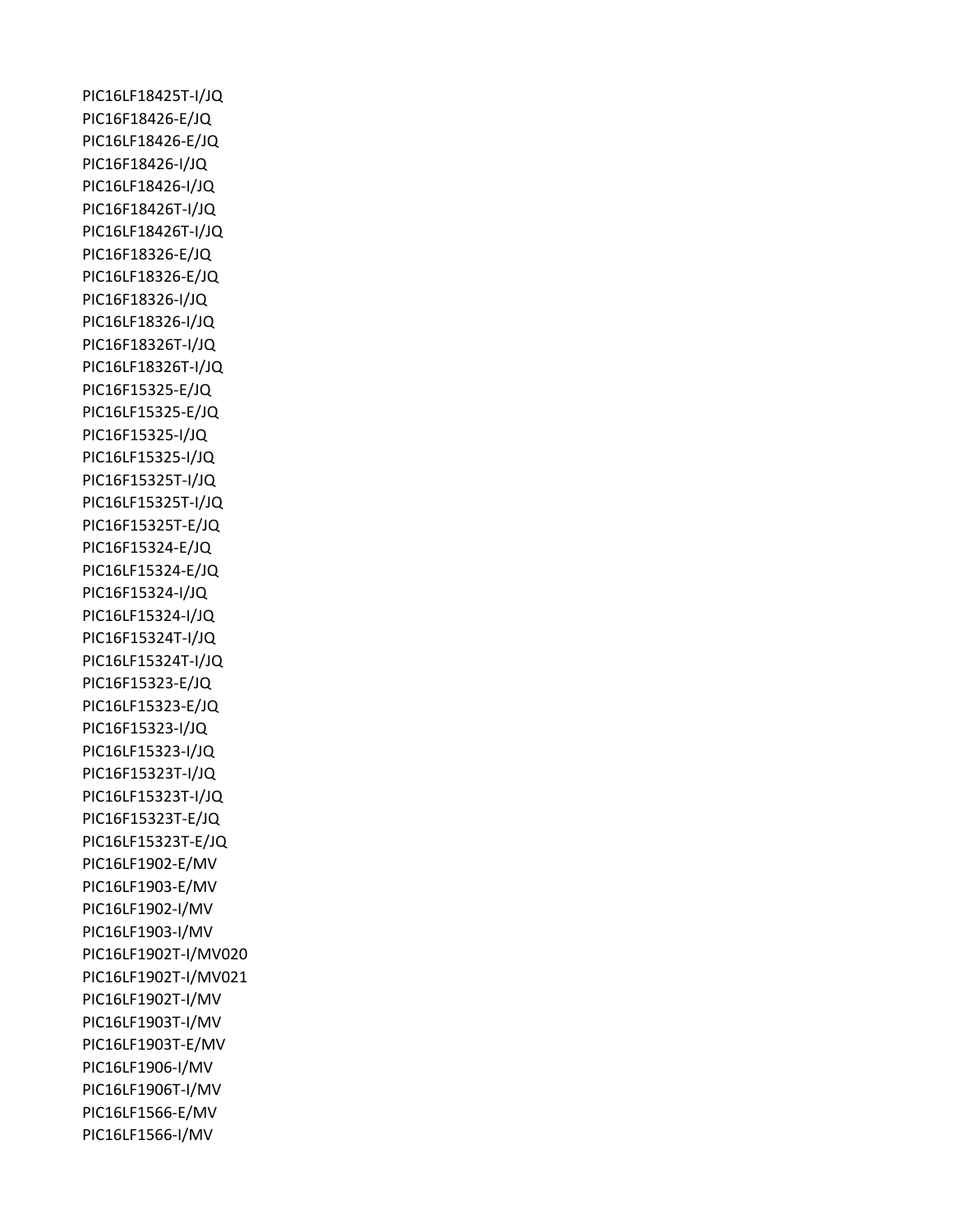PIC18F23K20-I/MV PIC16F726-I/MV PIC16F1936-E/MV PIC16F1936-I/MV PIC16F1936T-I/MV PIC16LF1936-I/MV PIC16LF1936T-I/MV PIC16F723A-I/MV PIC16F722A-I/MV PIC16LF723A-I/MV PIC16LF722A-I/MV PIC16F1827-E/MV PIC16F1827-I/MV039 PIC16F1827-I/MV040 PIC16F1827-I/MV PIC16F1827T-I/MV039 PIC16F1827T-I/MV040 PIC16F1827T-I/MV PIC16F1826-E/MV PIC16F1826-I/MV PIC16F1826T-I/MV PIC16LF1827-I/MV PIC16LF1827T-I/MV PIC16LF1826-I/MV PIC16LF1826T-I/MV PIC16F1933-E/MV PIC16F1933-I/MV PIC16F1933T-I/MV PIC16LF1933-I/MV PIC16F1938-E/MV PIC16F1938-I/MV PIC16F1938T-I/MV PIC16F1938T-I/MVPAX PIC16LF1938-E/MV PIC16LF1938-I/MV PIC16LF1938-I/MVC02 PIC16LF1938T-I/MV PIC16LF1938T-I/MVC02 PIC16LF1938T-I/MVC03 PIC16LF1938T-I/MVPAX PIC16LF1938T-E/MV PIC18F24K22-E/MV PIC18F24K22-I/MV PIC18F24K22T-I/MV PIC18LF24K22-E/MV PIC18LF24K22-I/MV PIC18LF24K22T-I/MV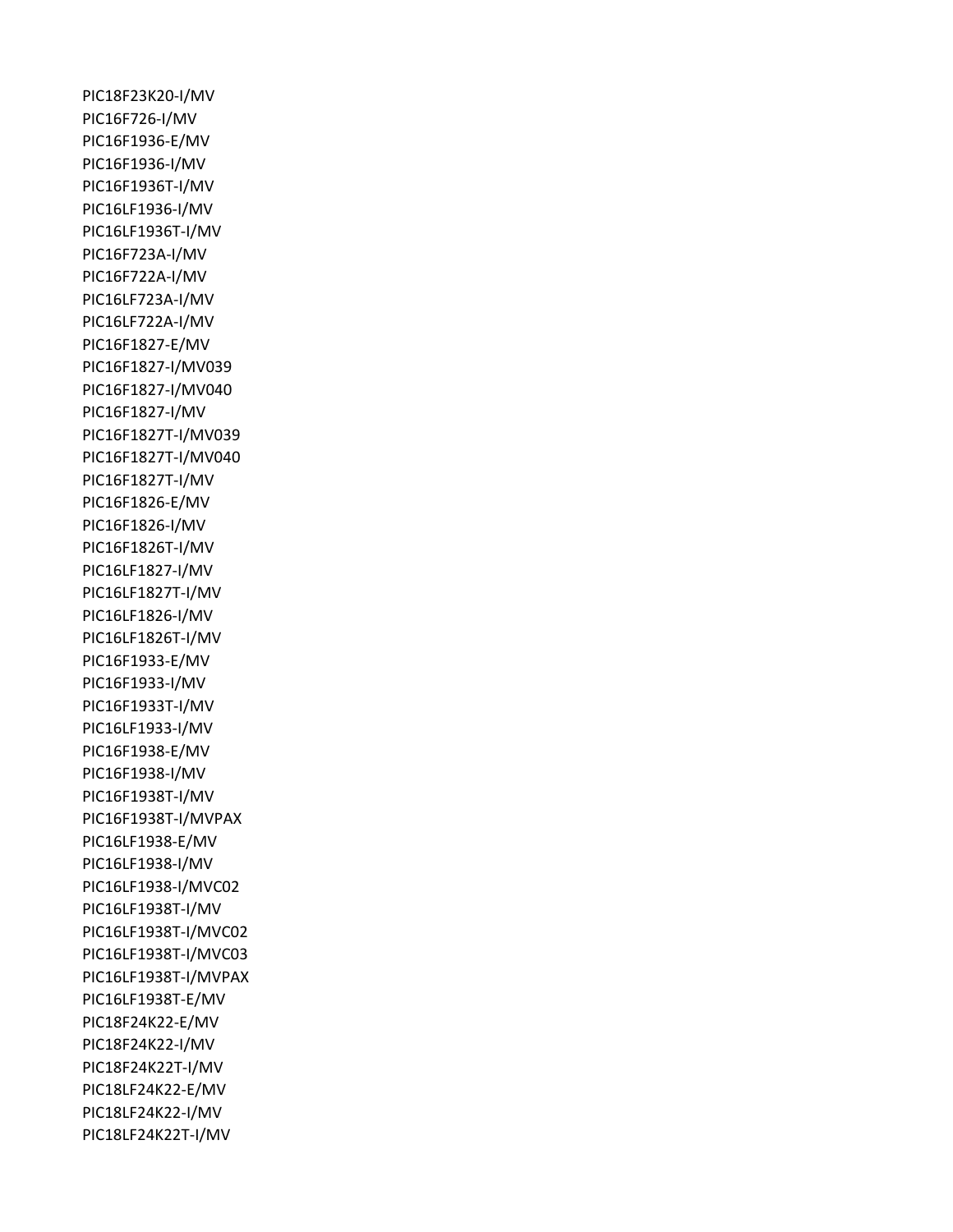PIC18F23K22-I/MV PIC18F23K22T-I/MV PIC18LF23K22-I/MV PIC16F1516-E/MV PIC16F1518-E/MV PIC16F1516-I/MV PIC16F1518-I/MV PIC16F1516T-I/MV PIC16F1518T-I/MVC04 PIC16F1518T-I/MV PIC16LF1516-E/MV PIC16LF1518-E/MV MTCH6102-I/MV PIC16LF1516-I/MV PIC16LF1518-I/MVC03 PIC16LF1518-I/MV MTCH6102T-I/MV PIC16LF1516T-I/MV PIC16LF1518T-I/MVC03 PIC16LF1518T-I/MV PIC16F1847-E/MV PIC16F1847-I/MV PIC16F1847T-I/MV PIC16LF1847-E/MV PIC16LF1847-I/MV PIC16LF1847T-I/MV PIC16F1783-E/MV PIC16F1783-I/MV PIC16F1783T-I/MV024 PIC16F1783T-I/MV PIC16F1783T-E/MV PIC16F1782-E/MV PIC16F1782-I/MV PIC16F1782T-I/MV PIC16LF1783-I/MV PIC16LF1782-I/MV PIC16F1512-E/MV PIC16F1513-E/MV PIC16F1512-I/MV PIC16F1513-I/MV PIC16F1513T-I/MV PIC16LF1513-E/MV PIC16LF1512-I/MV PIC16LF1513-I/MV PIC16F1713-E/MV PIC16F1716-E/MV COMP\_MCU\_DGD\_00034\_V06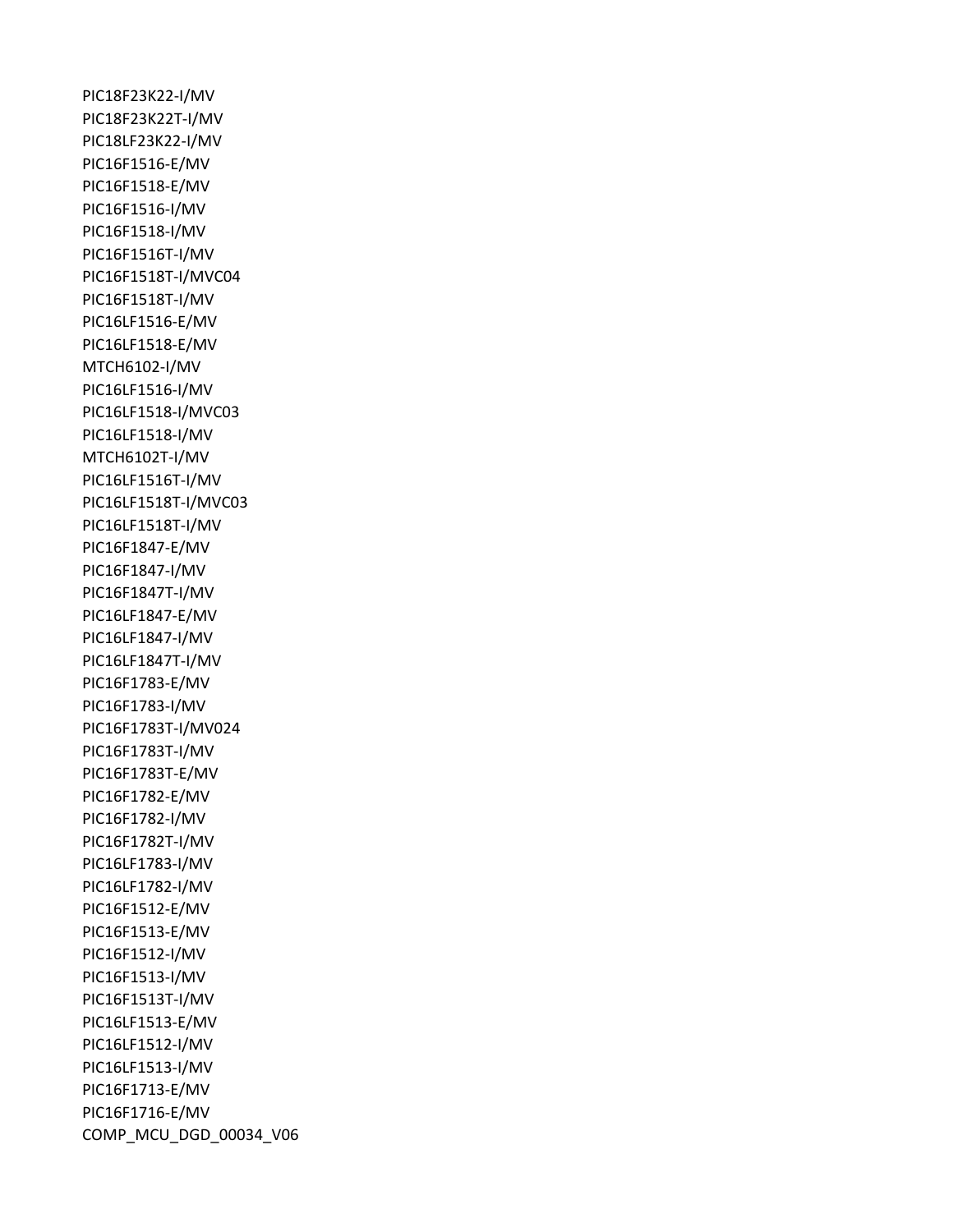COMP\_MCU\_DGD\_00098\_V02 PIC16F1713-I/MV PIC16F1716-I/MV PIC16F1713T-I/MV PIC16F1716T-I/MV PIC16F1713T-E/MV PIC16LF1713-E/MV PIC16LF1716-E/MV PIC16LF1713-I/MV PIC16LF1716-I/MV PIC16LF1716T-I/MV PIC16F1718-E/MV PIC16F1718-I/MV PIC16F1718T-I/MV PIC16F1718T-E/MV PIC16LF1718-E/MV PIC16LF1718-I/MV PIC16LF1718T-I/MV PIC16F18855-E/MV PIC16LF18855-E/MV PIC16F18855-I/MV PIC16LF18855-I/MV PIC16F18855T-I/MV PIC16LF18855T-I/MV PIC16F18855T-E/MV PIC16F18856-E/MV PIC16LF18856-E/MV PIC16F18856-I/MV PIC16LF18856-I/MV PIC16F18856T-I/MV PIC16LF18856T-I/MV PIC16F18854-E/MV PIC16LF18854-E/MV PIC16F18854-I/MV PIC16LF18854-I/MV PIC16F18854T-I/MV PIC16LF18854T-I/MV PIC18F24K42-E/MV PIC18F25K42-E/MV PIC18LF24K42-E/MV PIC18LF25K42-E/MV PIC18F24K42-I/MV PIC18F25K42-I/MV PIC18LF24K42-I/MV PIC18LF25K42-I/MV PIC18F24K42T-I/MV PIC18F25K42T-I/MV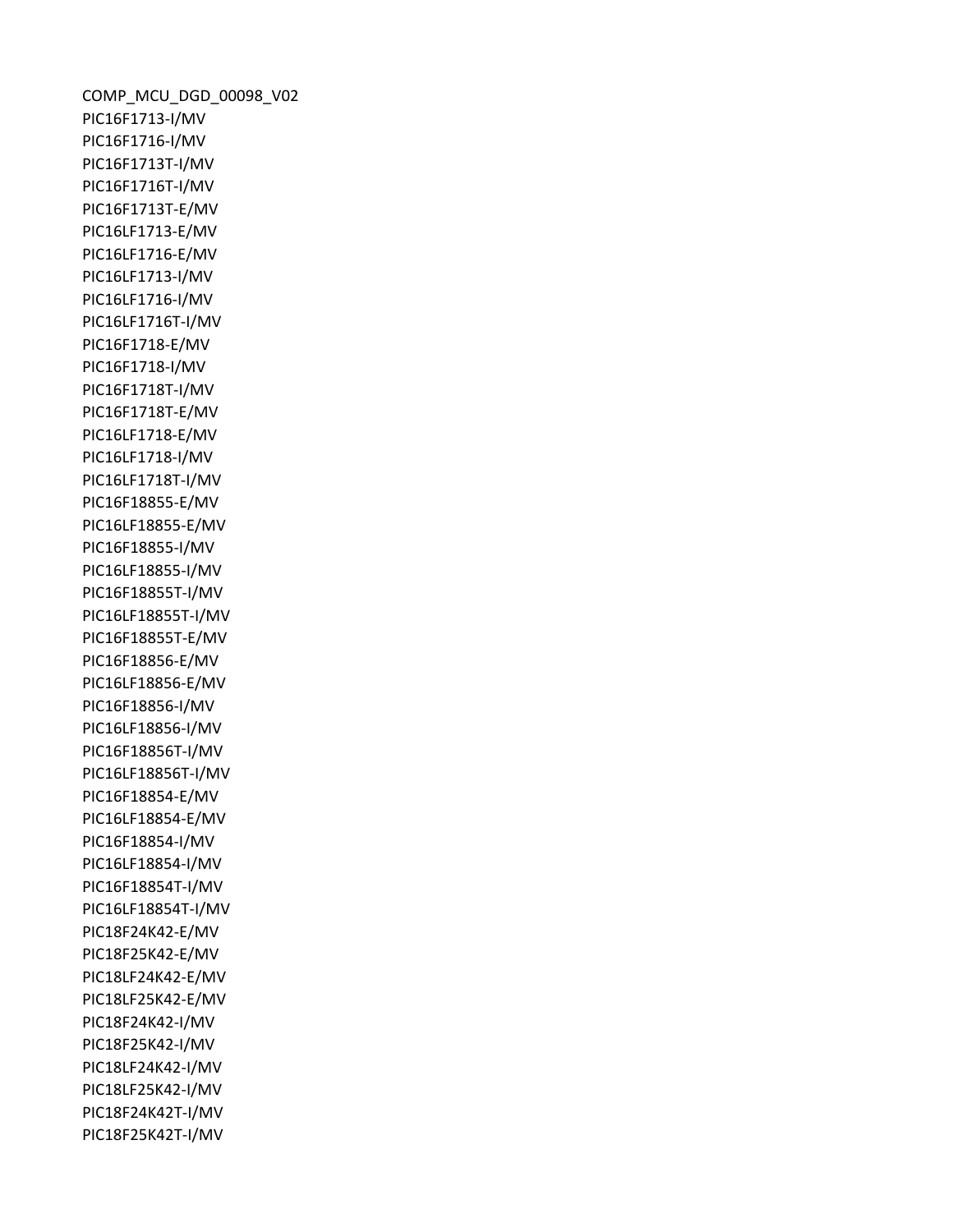PIC18LF24K42T-I/MV PIC18LF25K42T-I/MV PIC18F24K42T-E/MV PIC18F26K40-E/MV PIC18LF26K40-E/MV PIC18F26K40-I/MV PIC18LF26K40-I/MV PIC18F26K40T-I/MV PIC18LF26K40T-I/MV PIC18F26K40T-E/MV PIC18F24K40-E/MV PIC18F25K40-E/MV PIC18LF24K40-E/MV PIC18LF25K40-E/MV PIC18F24K40-I/MV PIC18F25K40-I/MV PIC18LF24K40-I/MV PIC18LF25K40-I/MV PIC18F24K40T-I/MV PIC18F25K40T-I/MV PIC18LF24K40T-I/MV PIC18LF25K40T-I/MV PIC16F15354-E/MV PIC16F15355-E/MV PIC16LF15354-E/MV PIC16LF15355-E/MV PIC16F15354-I/MV PIC16F15355-I/MV PIC16LF15354-I/MV PIC16LF15355-I/MV PIC16LF15355T-I/MV020 PIC16F15354T-I/MV PIC16F15355T-I/MV PIC16LF15354T-I/MV PIC16LF15355T-I/MV PIC16LF15355T-E/MV021 PIC16F15355T-E/MV PIC16F15356-E/MV PIC16LF15356-E/MV PIC16F15356-I/MV PIC16LF15356-I/MV PIC16F15356T-I/MV PIC16LF15356T-I/MV PIC16F19155-E/MV PIC16F19156-E/MV PIC16LF19155-E/MV PIC16LF19156-E/MV